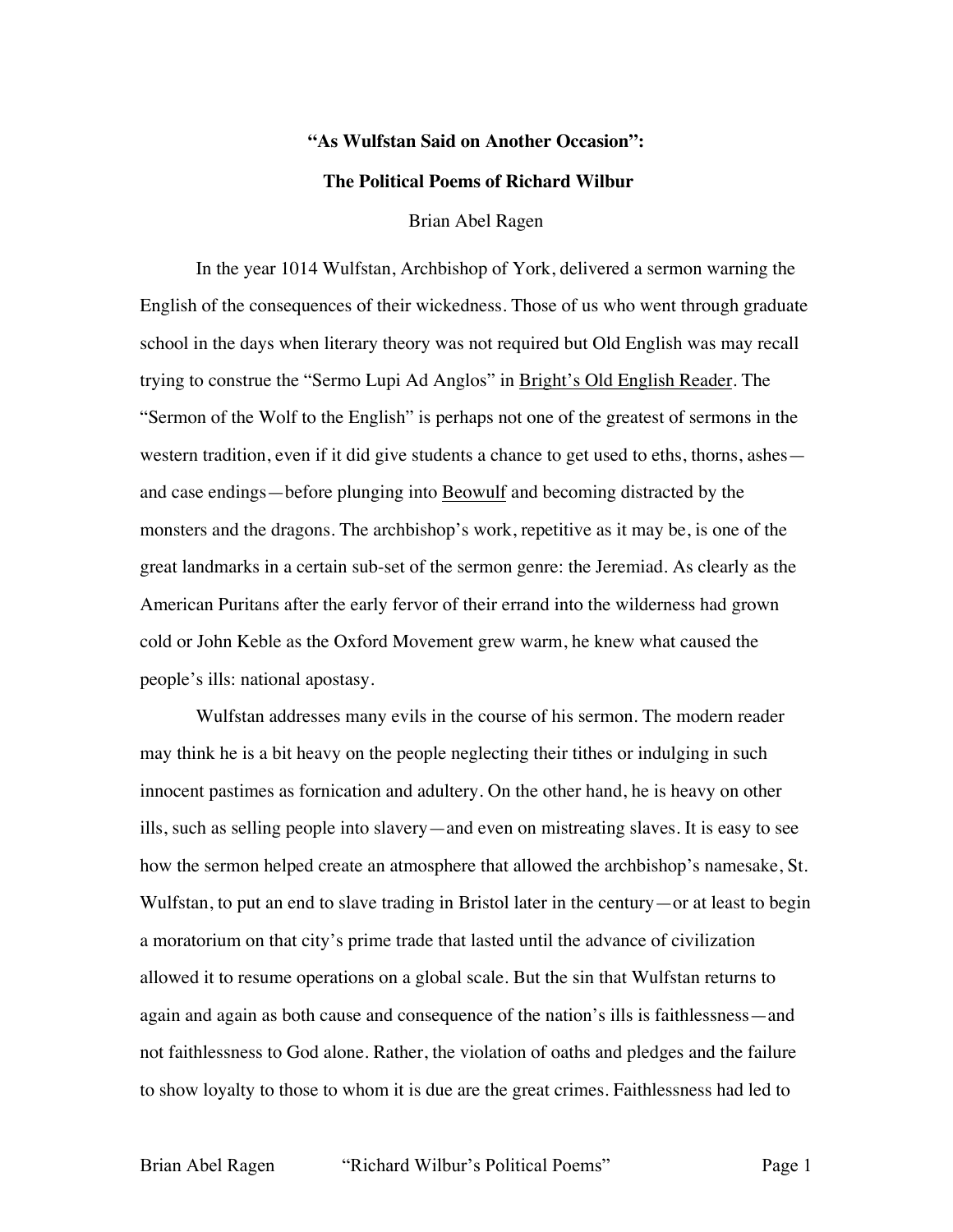the betrayal and murder of King Edward, to the exile of King Æthelred, and to the domination of the nation by the Danes and other pirates. (He mentions that two or three can drive hordes before them into slavery.) And if the English do not wish to face the fate of the Britons, Wulfstan suggests that they "order words and deeds justly, and cleanse [their] thoughts with zeal, and keep oaths and pledges carefully, and have some loyalty between [them] without evil practice."

It is hard to think of a society less like the England that faced the Viking invasions than the United States of the 1950's. Europe had recently known the "predatory bands and hunger," the "burning and bloodshed in every district," that Wulfstan describes, but Americans had been spared that. Nor did they need fear anyone coming, like the Vikings, to "ravage […] burn, plunder and rob." All the same, Americans could be frightened by the foreigner, and American poets responded to their fear. The early 1950's were, of course, the era of McCarthyism, when the fear of Communist infiltration came close to the level of hysteria. Joseph McCarthy was not the only politician who built a career on fear; perhaps an even more successful one was Pat McCarran, a Democratic United States senator from Nevada—where the airport in Las Vegas bears his name. He is famous for two pieces a legislation: The Internal Security Act of 1950, which among other things required the registration of Communists and banned the entry into the country of members of "totalitarian" groups, and the McCarran-Walters Act of 1952, which banned the immigration of "subversives" and allowed their deportation even after they became American citizens. Both were widely seen as efforts to keep left-wing European intellectuals out of the United States.

Richard Wilbur responded to McCarran's legislative victories, based, as they are, on the fear of the invader, with a poem that invokes Wulfstan. It is, like most of Wilbur's work, a carefully constructed poem whose form and content are carefully matched. While Wilbur does not in this poem employ the traditional Anglo-Saxon alliterative meter, complete with its balanced half-lines, as he does in other poems, such as "Junk" and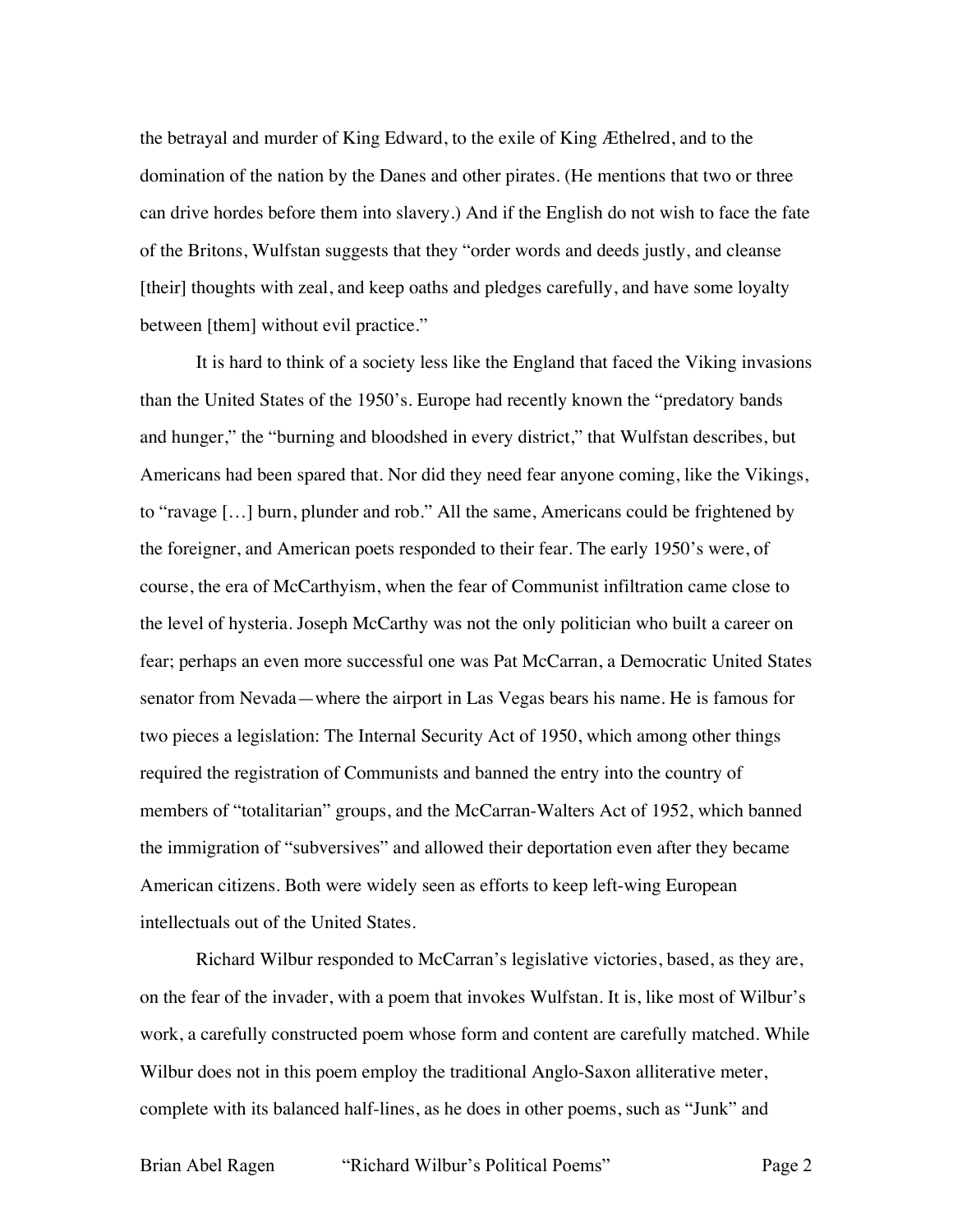"Lilacs," he does use an accentual meter and diction that invokes the Anglo-Saxon age. And he echoes Wulfstan's warning that the violation of bonds of loyalty is part of a national apostasy that merits a nation's punishment.

The first line of the poem both sets the tone of a political speech and surprises the reader by reminding him that "the present crisis" is not a new one:

> As Wulfstan said on another occasion, The strong net bellies in the wind and the spider rides it out; But history, that sure blunderer, Ruins the unkempt web, however silver.

I am not speaking of rose windows Shattered by bomb-shock; the leads tousled; the glass-grains broadcast; If the rose be living at all A gay gravel shall be pollen of churches.

In these two stanzas, Wilbur draws on both an image from the natural world—the spider web that must constantly be kept in repair—and an image that unites nature and culture the rose window. The first is used to make the same point another  $20<sup>th</sup>$ -century poet with a memory of the Viking invasions did. Just as G.K. Chesterton compares the unending task of maintaining civilization with the constant weeding that has kept the Uffington "White Horse" figure visible in the chalk downs of southern England for two millennia, Wilbur compares the task of defending civilization from blundering history to the spider's constant repair of its seemingly fragile web.

But the question Wilbur next raises is, what is civilization? And who are its enemies? As a veteran of campaigns in Africa, Italy, and France during World War II, he was familiar with one kind of threat to civilization: the material one that destroyed churches and railway networks. But those are not his subject here, because physical damage can be repaired: new churches will grow from the ruins of the old if the faith is truly living. The real threat, instead, is a moral one:

> Nor do I mean railway networks. Torn up tracks are no great trouble. As Wulfstan said, It is oathbreach, faithbreach, lovebreach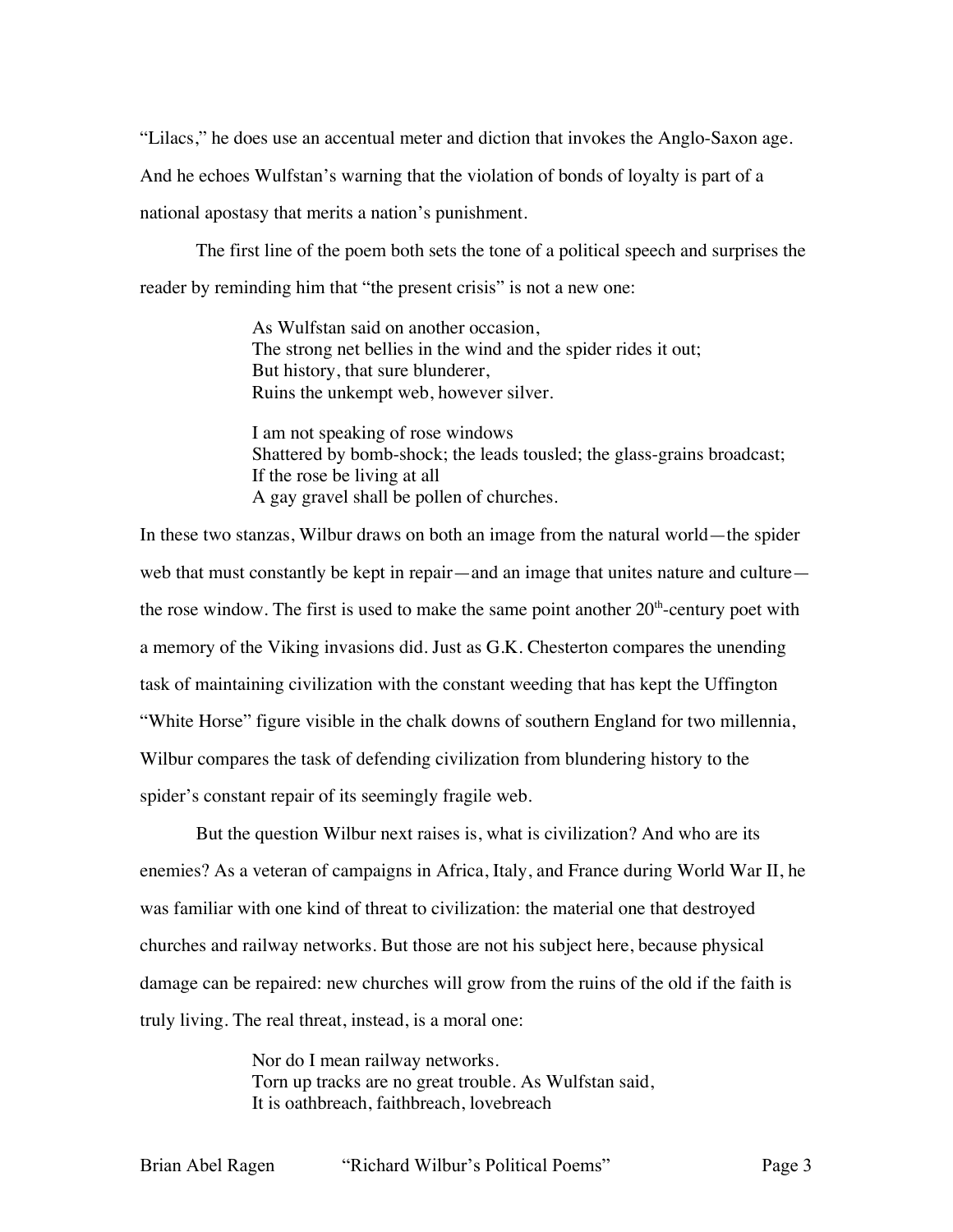Bring the invaders into the estuaries.

Shall one man drive before him ten Unstrung from sea to sea? Let thought be free. I speak Of the spirit's weaving, the neural Web, the self-true mind, the trusty reflex.

The spider web that must finally be kept in order is the individual soul and mind. And what will rip it apart is not the exterior threat, but the temptation to injustice. In a reversal of Wulfstan, the one man who drives ten before him is not the invader: it is the speaker's own audience. Since the McCarran Act prevented "displaced persons" from finding refuge in America, the "one" that drove the ten before him is the government of the United States.

Wilbur's poem is clearly a political poem, and indeed a protest poem. It is not, however, what many audiences in the 1950's, much less the 1960's, thought of when those terms came to mind. The natural form for poems of protest seemed, to some, the deliberately unpolished productions of the Beat poets, such as Allen Ginsberg, whose "Howl" and "America" made such an impression. Wilbur himself dismissed the idea that the world of poetry wasn't big enough for both sorts of writing when interviewers brought it up. He also probably saw that the Beats and other free verse protest poets were not as rebellious in purely literary terms as they may have seemed to those less familiar with the traditions of vers libre and Dadaism that had been prominent in the more estoteric of literary circles for almost half a century or, still more importantly, with the model of Walt Whitman that Ginsberg and the Beats consciously adopted. In many ways, it was the new generation of formalists who emerged after World War II, including Anthony Hecht and James Merrill, who were the true innovators. But Wilbur has been pestered throughout his career with questions suggesting that the formal perfection of a poem is at odds with genuine political engagement. One interviewer, for example, asked if "your poetry's aesthetic perfection is at odds with our own nuclear age." Wilbur responded,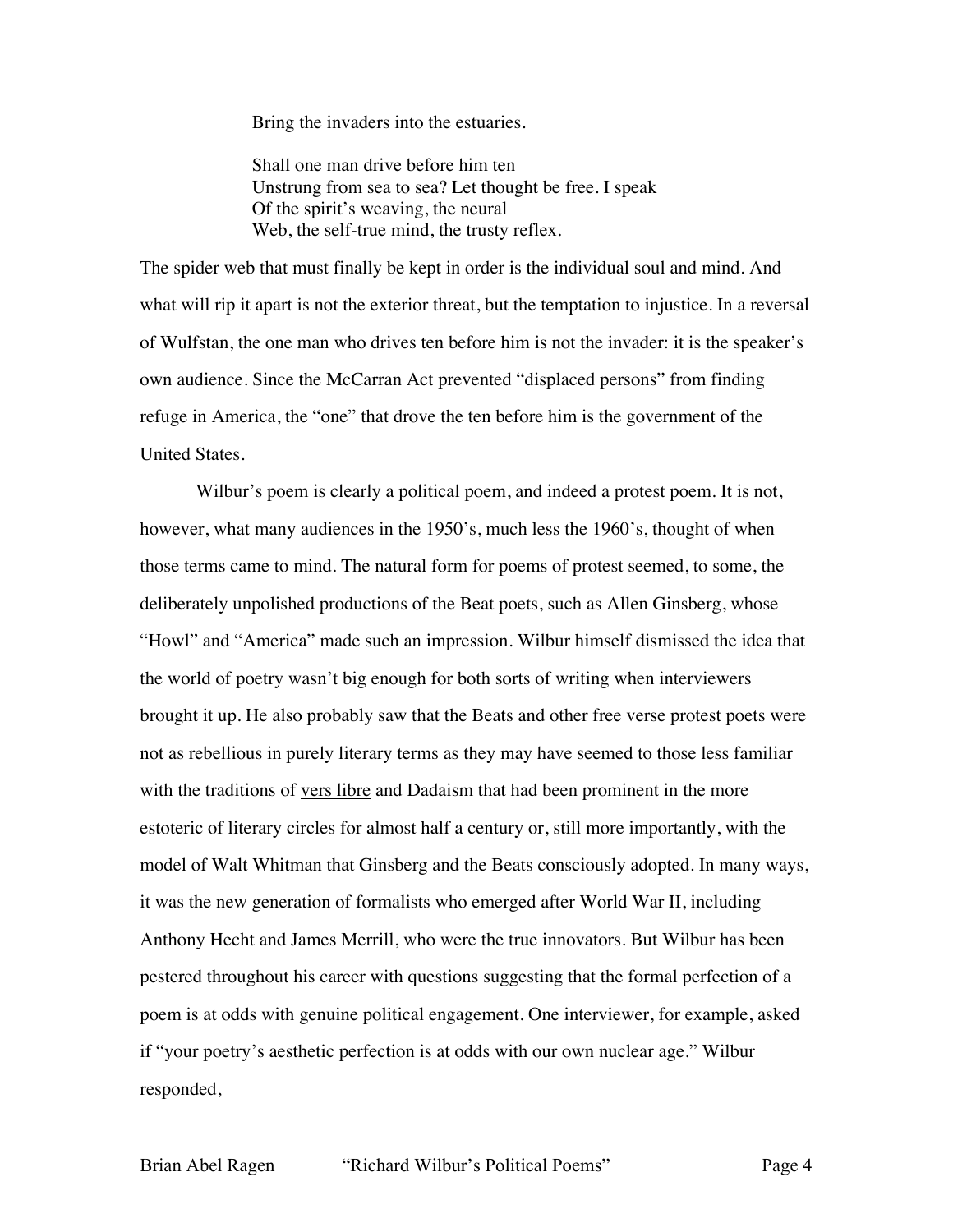Beauty in art is a byproduct of adequacy to the subject, is it not? […] If the technique properly serves the words, the argument[,] then the words are the clearer and the stronger for it. Thomas Nashe, writing in a time of pestilence, did not feel that his verse should be accordingly spotty. Would my poem "Advice to a Prophet" deal better with the threat of nuclear war if it were "sincerely" incoherent and dispensed with all supporting artifice? Nope. There is a goofy argument going around, to the effect that metrical writing tempts one to make strong closures, and that strong closures are fraudulent in an age of doubt and confusion. To which I can only say that poets are not bound to conform to anyone else's notion of the age, and that a few iambs and trochees never led an able poet to say more than he meant. (Butts 261)

I myself find that Wilbur's assertion is supported not only by the evidence of his own work, but also by that of poets such as Anthony Hecht. Is there a better description of the doubt and confusion of the nuclear age than the perfect quatrains of "It Out Herods Herod; Pray You Avoid It"? And the skills of a formal poet can reach audiences that would not sit still for the "barbaric yawp" of a Whitmanesque poet. The most memorable artistic protest directed at the excesses of the McCarthy era is doubtless Arthur Miller's legitimate play The Crucible. But a close second would be the musical Candide, with Leonard Bernstein's score and a book and lyrics by several hands, including Wilbur's. While the objects of satire in that version of Voltaire are many, the auto-da-fé scene is clearly directed at Senator McCarthy and the House Un-American Activities Committee.

The poem that Wilbur mentions in the defense of formalism I have just quoted, "Advice to a Prophet," has as part of its subject the limits of the rant, the Jeremiad, and the unfocused wail. Those we can ignore:

> When you come, as you soon must, to the streets of our city, Mad-eyed from stating the obvious, Not proclaiming our fall but begging us In God's name to have self-pity,

Spare us all word of the weapons, their force and range, The long numbers that rocket the mind; Our slow, unreckoning hearts will be left behind, Unable to fear what is too strange.

Nor shall you scare us with talk of the death of the race. How should we dream of this place without us?—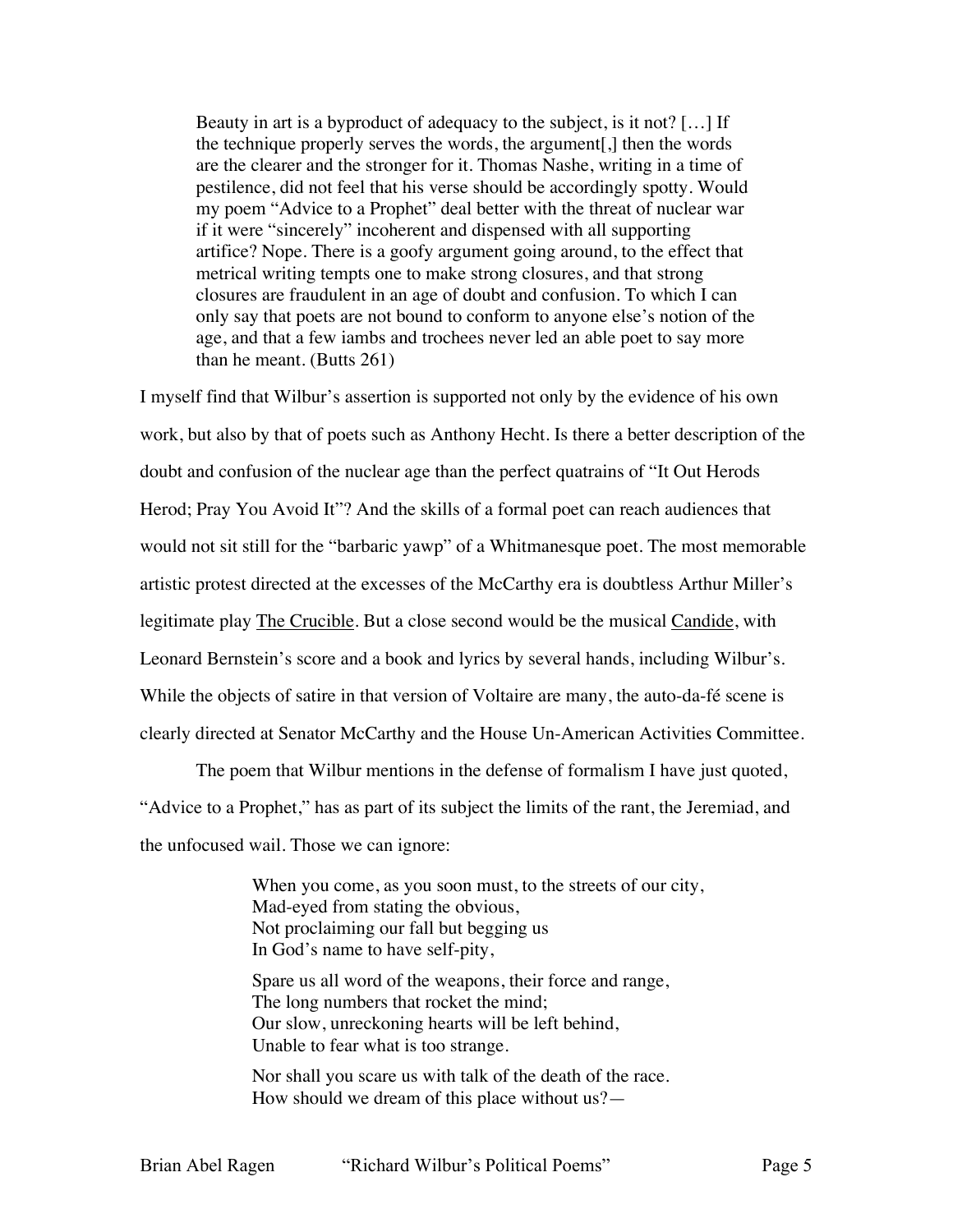The sun mere fire, the leaves untroubled about us, A stone look on the stone's face?

The speaker does not deny the truth of the "prophet's" warning. It is, after all, obviously true, but nonetheless easy to ignore, since it speaks of the unimaginable: our own absence. The strategy the speaker suggests is a bit less direct. It is, however, one that will be familiar to any of you who have seen Al Gore's new movie, An Inconvenient Truth. While Gore does give plenty of numbers and shows lots of slides of suffering human beings, he devotes a great deal of time—and a good deal of computer animation—to a polar bear. Most of us have an unnatural affection for polar bears, enjoy the pictures of them dancing in National Geographic, and regret that their enclosures at the zoo are not more commodious. But whether there actually are big, white, furry omnivores at the top of the world really doesn't matter as much to our lives as do things like the spread of malaria-bearing mosquitoes or the weakening of the ocean current that keeps Scotland from being as chilly as Labrador. Yet Gore shows us an anthropomorphized polar bear breaking through the melting ice pack, swimming ever longer distances in search of secure footing, and finally being lost in a world that is now entirely blue, not white. The bear's plight we can imagine. We might even do something about it.

Or at least that is Gore's hope. And it is the essence of the advice Wilbur's speaker gives:

> Speak of the world's own change. Though we cannot conceive Of an undreamt thing, we know to our cost How the dreamt cloud crumbles, the vines are blackened by frost, How the view alters. We could believe,

If you told us so, that the white-tailed deer will slip Into perfect shade, grown perfectly shy The lark avoid the reaches of our eye, The Jack pine lose its knuckled grip

On the cold ledge, and every torrent burn As Xanthus once, its gliding trout Stunned in a twinkling.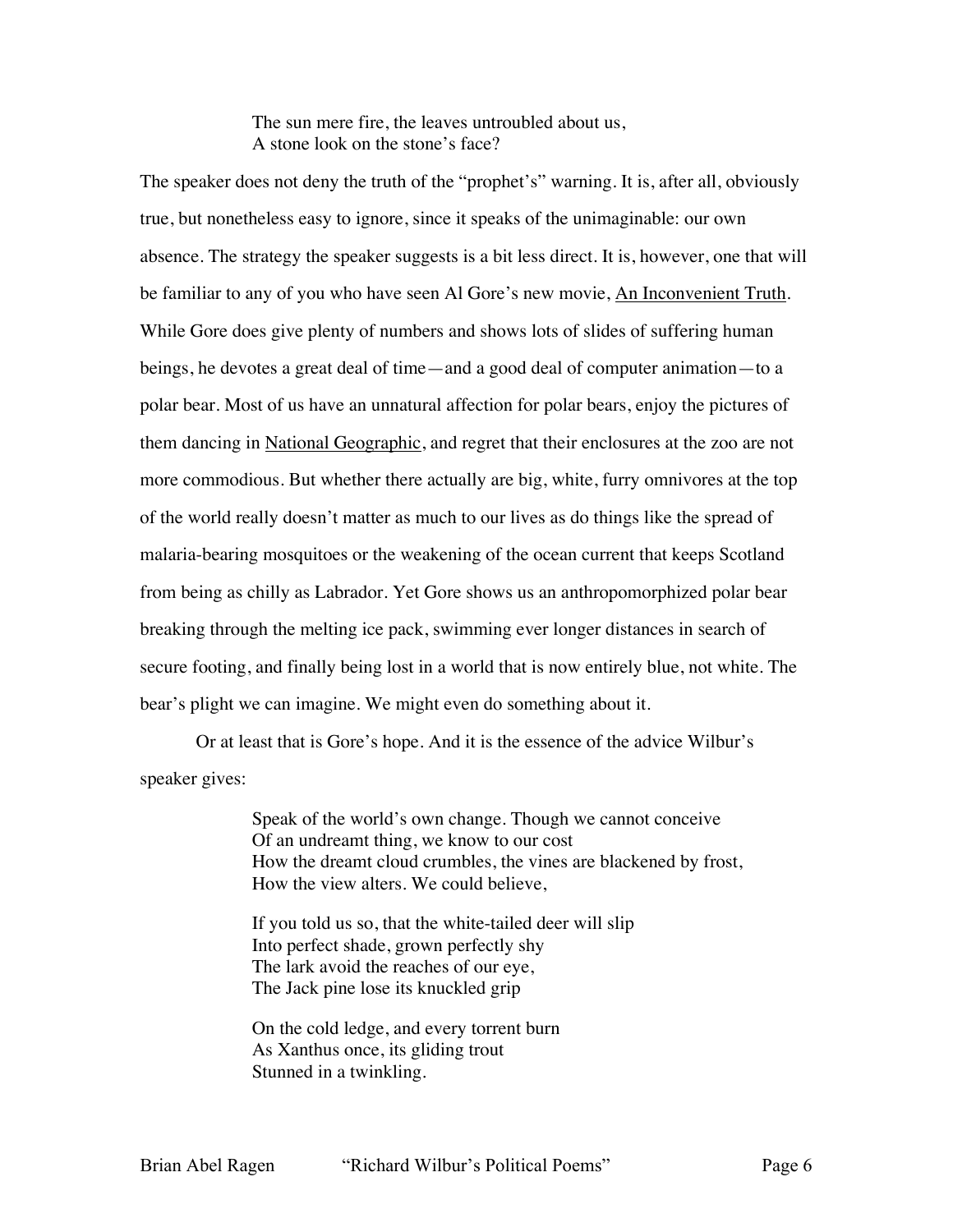The prospect of the loss of the natural world, which is imaginable since we lose bits of it as part of its own cycles, will move us more. I will not say the strategy Wilbur suggests has been effective, but it has certainly been used by a number of writers since the publication of Wilbur's poem. One of the characters in Vikram Seth's verse novel The Golden Gate echoes it, as did Jonathan Schell in his once widely-read book, The Fate of the Earth. And Al Gore talks not just about polar bears: he also wonders what we will do without toads.

During the 1960's Wilbur marched and leafleted and read poems at protests against the war in Vietnam. The war is the open subject of only a few poems, however, and I have time only to discuss two. They are both occasional poems, one full of scorn, the other a call for compassion.

The poem full of scorn and indignation is "A Miltonic Sonnet for Mr. Johnson on

His Refusal of Peter Hurd's Official Portrait." The occasion is explained in the title: President Johnson in fact declared his portrait "the ugliest thing I ever saw," meaning about what Winston Churchill meant when he called his portrait by Graham Sutherland "a remarkable piece of modern art." (Lady Bird Johnson did not, like Clementine Churchill, ease her husband's mind by burning the offending image, and Hurd's painting now



hangs in the National Portrait Gallery in Washington.) Wilbur has claimed that he wrote the poem before seeing the painting, though the reference to the brightness of the Capitol building in the background suggests otherwise. It is certainly true, however, that the poem's subject is not Johnson's taste in art, or even his manners as a patron. Rather, it is the war in Vietnam: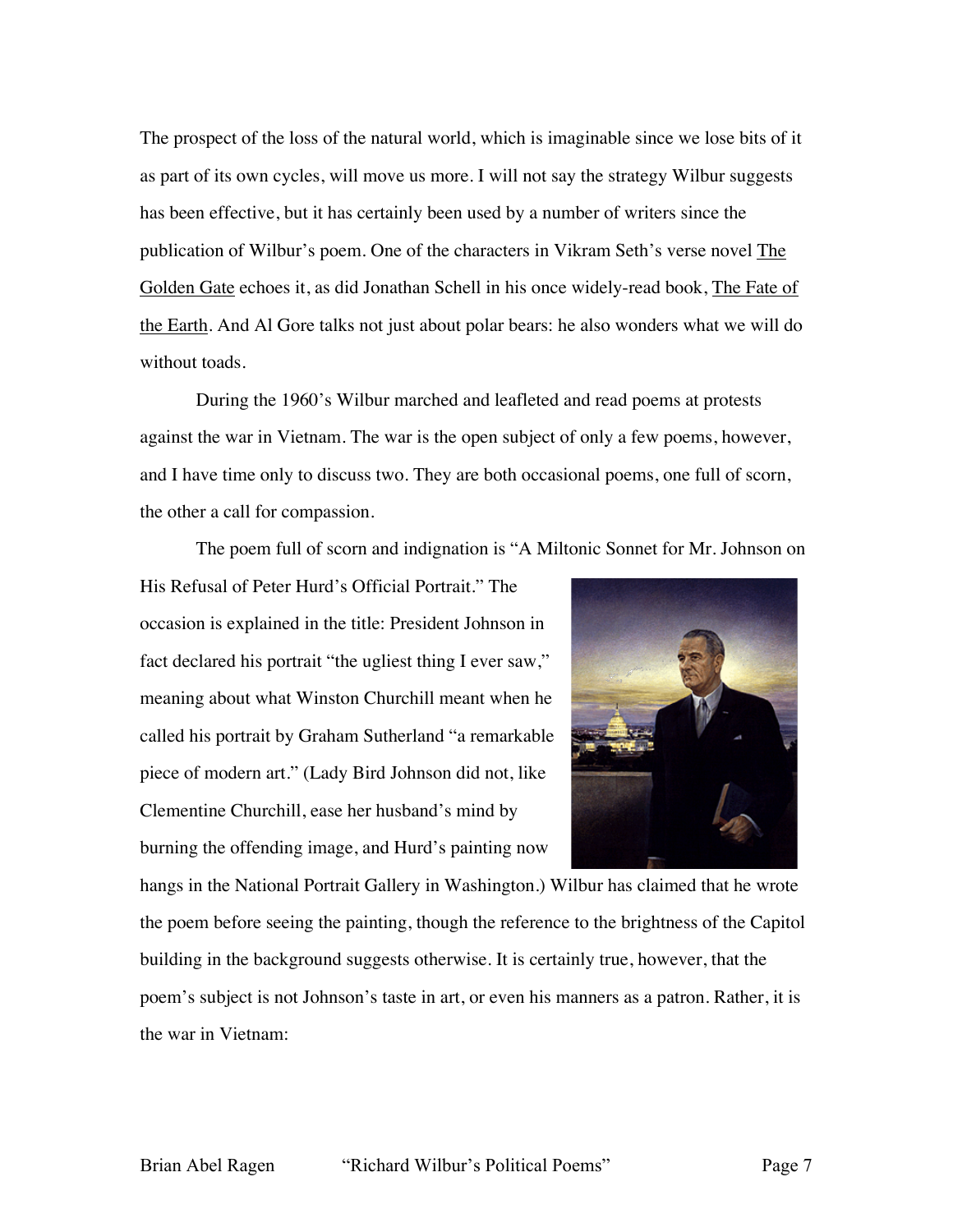Heir to the office of a man not dead Who drew our Declaration up, who planned Range and Rotunda with his drawing-hand And harbored Palestrina in his head, Who would have wept to see small nations dread The imposition of our cattle-brand, With public truth at home mistold or banned, And in whose term no army's blood was shed,

Rightly you say the picture is too large Which Peter Hurd by your appointment drew, And justly call the Capitol too bright Which signifies our people in your charge; Wait, Sir, and see how time will render you, Who talk of vision but are weak of sight.

I am not sure this poem has worn well, since its indignation seems as much directed to Johnson's style as an inarticulate Texan as to his misguided prosecution of a dubious war. (The temptation to conflate the two things does seem to be a perennial problem in American political discourse.) The contrast between Johnson and Thomas Jefferson, the founder of the Democratic Party LBJ now headed, is as much one between a cosmopolitan intellectual who dabbled in architecture and music and a cattle-rancher as between a president who avoid war and one who escalated war. (And there is, of course, no mention of the contrast between a slaveholder and the moving force behind the Civil Rights Act.) The reference to the immortal Jefferson as "a man not dead" immediately brings to mind the dead man whose office Johnson inherited, John Kennedy, another cosmopolitan and patron of the arts.

Yet this poem, which Wilbur says he wrote in a single day and hasn't revised because "A poem of scorn […] is not to be revised some years later," is almost a compendium of cleverly used poetic devices. The octave describes Johnson through contrasting him with Jefferson, in personal qualities in the first quatrain and then in public acts in the second. The sestet applies those qualities to the current situation, and then makes the portrait a symbol of the legacy it represents. The "turn" between octave and sestet is marked metrically with an initial trochee, and the rest of the poem is full of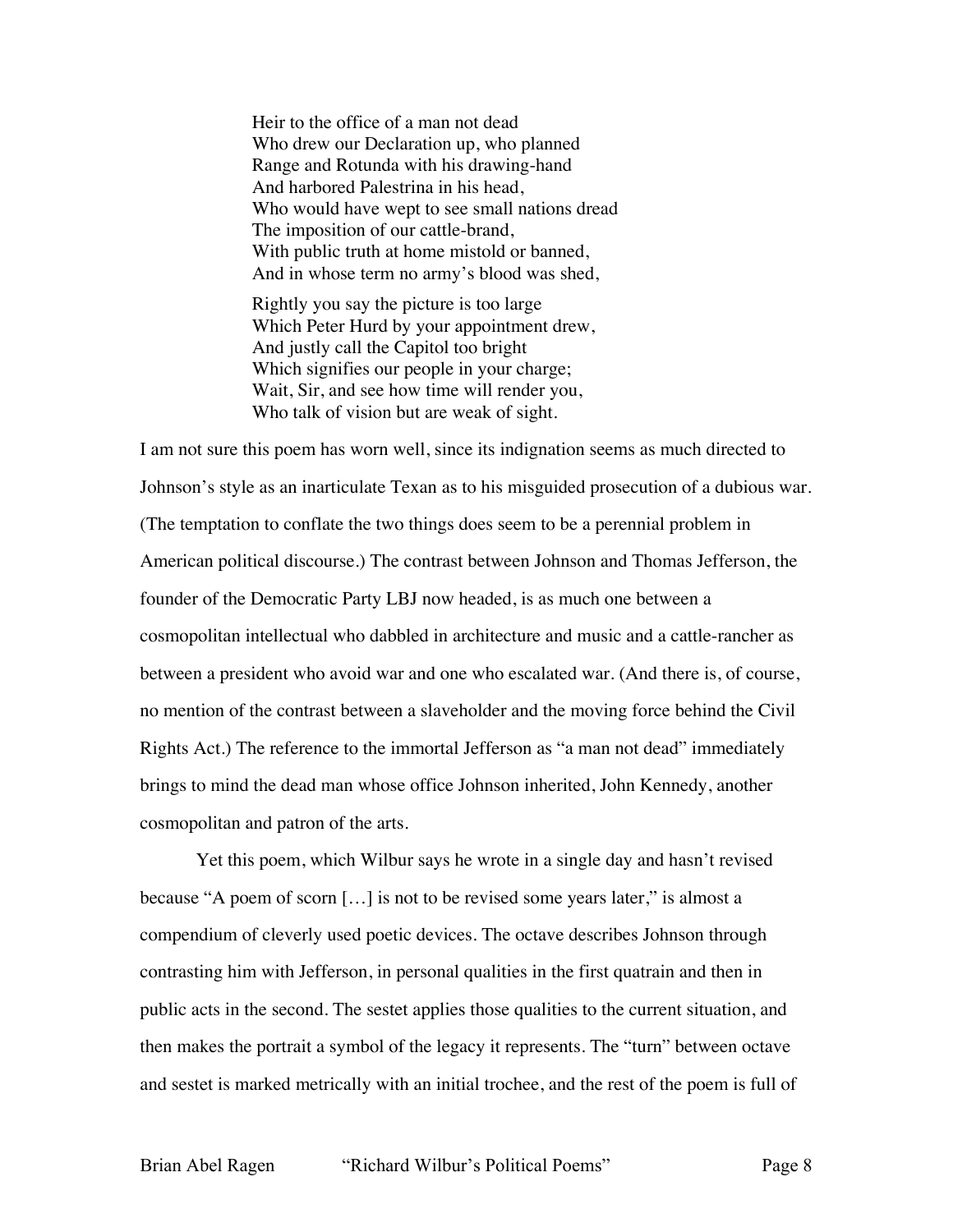equally appropriate metrical variations. If I were, like a student writing an exam, trying to show my mastery of literary terms, I could start with alliteration and anaphora and work my way through the rest of the glossary. By the time I got to the "D's" and mentioned that the diction ranges from the Johnsonian—Samuel Johnsonian—"Wait, Sir," to the cowboy's cattle brand, I would have filled the blue book. Sadly, I think all the technical elements in this poem of scorn only work if one holds a very uncomplicated view of LBJ. It does not provoke thought; it shuts it off.

That is not what most of the poems in which Wilbur addresses politics do. Another quickly written occasional poem from the Vietnam era in fact suggests that the caricatured images of those we disagree with is one of the obstacles to understanding that must be overcome. "For the Student Strikers" was written in 1970 when students at Wesleyan University were boycotting classes in protest of the war and canvassing the neighboring city of Middleton, Connecticut—not then a particularly anti-war community.

> Go talk with those who are rumored to be unlike you, And whom, it is said, you are so unlike. Stand on the stoops of their houses and tell them why You are out on strike.

It is not yet time for the rock, the bullet, the blunt Slogan that fuddles the mind toward force. Let the new sound in our street be the patient sound Of your discourse.

They are your houses; the people are not unlike you; Talk with them, then, and let it be done Even for the grey wife of your nightmare sheriff And the guardsman's son.

………………………………………………………

I could again use this poem as a compendium of examples of poetic devices. But instead of talking about how the curtailed final lines recall Browning and Sappho, it seems more worthwhile to think about how this poem challenges its audience. Its first audience, the students who asked for a poem in their support, were challenged to such an extent that they threw it in the trash and only retrieved it and printed it on second thought. But it also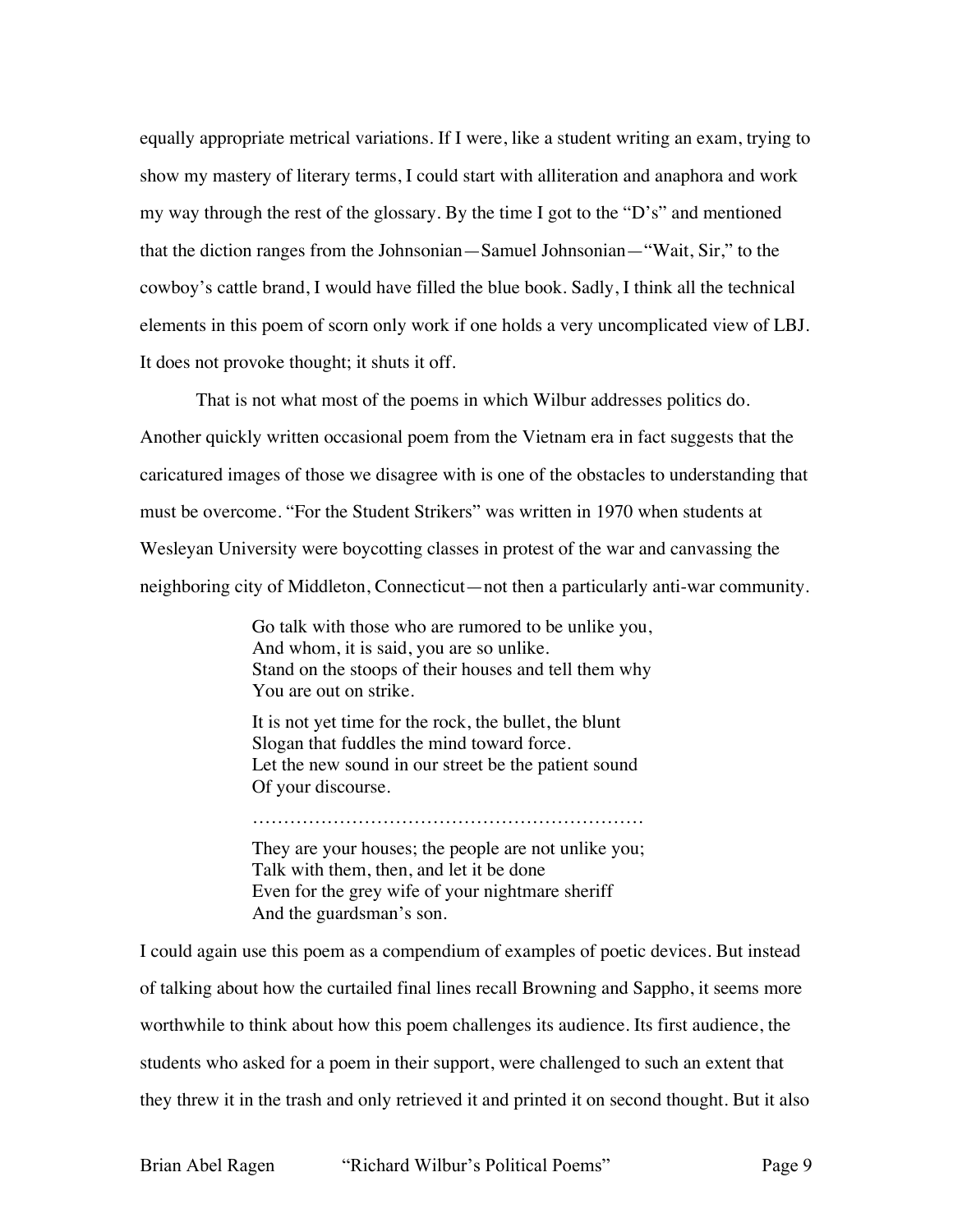challenges the sort of person who is likely to read it in a book of poems. That reader is likely to be egalitarian in his political rhetoric, but to think himself to have no kinship with the working class conservatives whom the 60's Left dismissed as "hard hats," much less with sheriffs, with national guardsman, or, indeed, with men for whom a cattle-brand is tool, not a metaphor.

In recent years, Wilbur has not written many political poems, though his earlier ones have sadly become topical again, as the Patriot Act has reintroduced the restrictions on visits to the United States by foreign intellectuals and the threat of the devastation of the world through global warming has necessitated the missions of more unheeded prophets. Yet the very warning he echoed from Wulfstan at the beginning of his career has also become one adopted with such heartless literalism that Wilbur has had to retract it. The pitiless invaders, he has had to declare, are not a punishment for our sins. When asked for a poem about September 11, Wilbur responded by writing,

The only thing I can say right now is this. There is no excuse for the cold inhumanity of 11 September, and there is no excuse for those Americans, whether of the left or the religious right, who say that we had it coming to us. (qtd. in Wieseltier)

In the clarity and decency of that declaration, Wilbur echoes the heart of the message he has tried to convey for a half century: in a real but not literal sense, it is indeed oathbreach, faithbreach, lovebreach that brings the invaders into the estuaries. Those estuaries, of course, are not in the Hudson River, but in our minds and hearts.